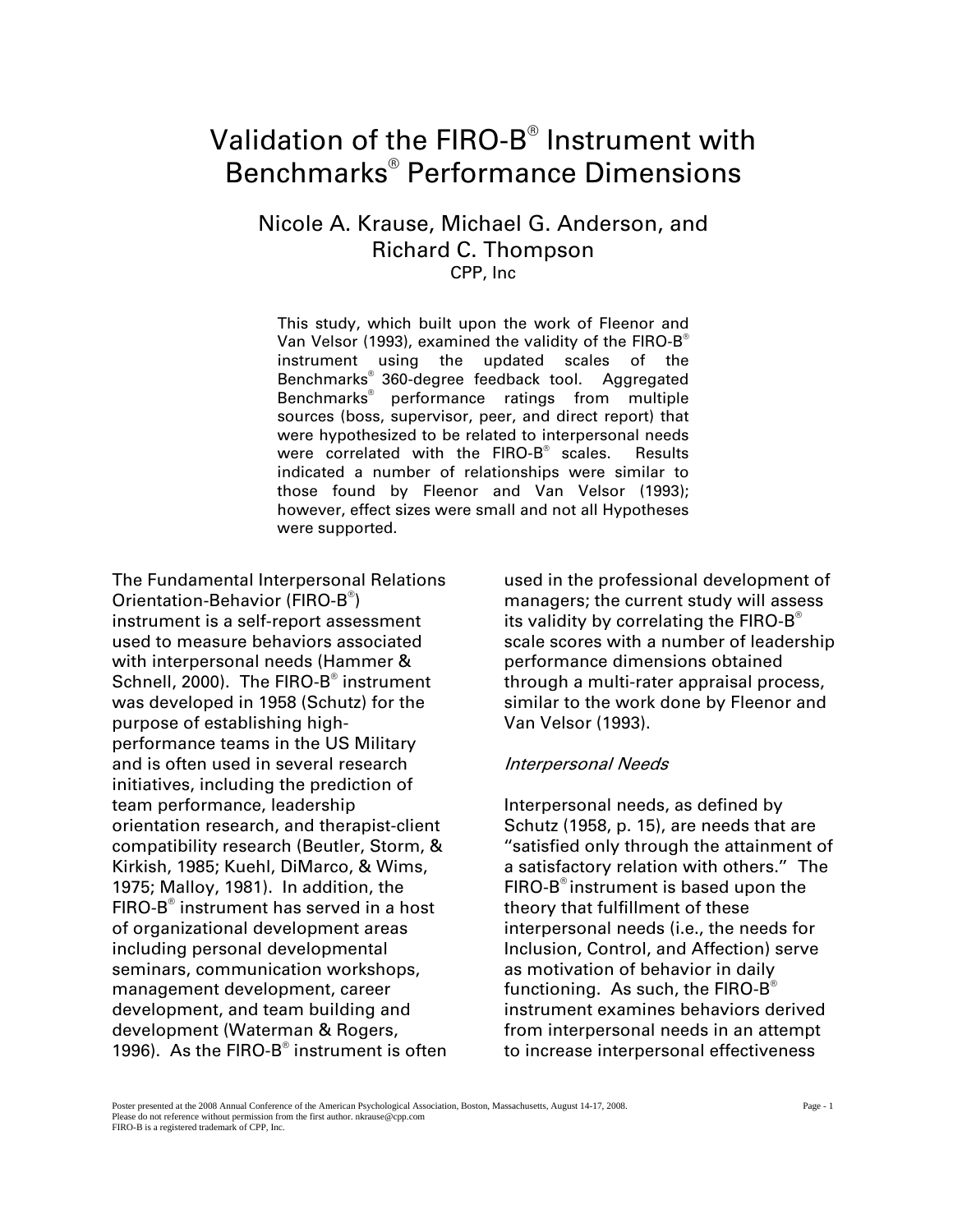and ultimately improve relationships with others (Hammer & Schnell, 2000).

Specifically, the interpersonal need for Inclusion refers to the extent to which individuals need to have social interactions and associations with others (Hammer & Schnell, 2000). Individuals with a high need for Inclusion seek attention, contact, and recognition from others (Waterman & Rogers, 1996), often stemming from a desire to belong and to be noticed by others (Hammer & Schnell, 2000). The need for Inclusion pertains not only to the need to be accepted by others, but also to the extent to which those individuals interact with or invite others to join a group. Individuals who engage in Inclusion behaviors go out of their way to attract attention from others in group settings. They partake in behaviors that serve to distinguish themselves and thus make them identifiable from others (Schutz, 1958).

In contrast, the interpersonal need for Control refers to the extent to which individuals want to lead and influence others and the extent to which they prefer to be lead and influenced as well (Hammer & Schnell, 2000). Individuals high on this construct enjoy being a decision-maker, having authority, and independence (Waterman & Rogers, 1996) as well as establishing and maintaining a level of mutual respect with others (Schutz, 1958). The interpersonal need for Control can pertain to one-on-one relationships or to relationships with those in group settings.

Finally, the interpersonal need for Affection refers to the emotional connections among people (Schnell & Hammer, 1993) and the extent to which individuals seek to establish relationships with others, particularly one-on-one relationships (Waterman &

Rogers, 1996). Individuals high on this construct prefer showing warmth to others and having it shown to them in return. They engage in behaviors that are directed toward satisfying their need for affection (Schultz, 1958) such as encouraging, confiding in, and developing friendships with others (Waterman & Rogers, 1996).

The FIRO-B $^\circ$  instrument provides a measure of the degree to which each of the three interpersonal needs are expressed or wanted (Schnell & Hammer, 1993). Expressed needs refer to the initiation of a behavior associated with an interpersonal need (Hammer & Schnell, 2000), i.e., behaviors demonstrated toward others (Schutz, 1958). Conversely, wanted needs refer to the extent to which an individual wants those behaviors associated with their interpersonal needs shown toward them (Hammer & Schnell, 2000), i.e., behaviors exhibited toward an individual regarding the areas of interpersonal interaction (Schutz, 1958). Thus, the FIRO-B<sup>®</sup> instrument attempts to provide not only a measure of interpersonal needs, but to predict future interactions with others based upon level of expressed or wanted needs.

## Psychometric Properties of the FIRO-B® **Instrument**

Historically, the psychometric properties of the FIRO-B $^{\circ}$  instrument have been examined in terms of factor structure (Macrosson, 2000), internal consistency reliability (Schutz, 1978), and test-retest reliability (Gluck, 1983; Hutchinson, 1965; Schutz, 1978). The validity of the FIRO-B<sup>®</sup> instrument has also been assessed by examining it in relation to other personality-based assessments such as the Myers-Briggs Type Indicator® instrument (Fleenor, 1997; Myers, McCaulley, Mitchell, Quenk, &

Poster presented at the 2008 Annual Conference of the American Psychological Association, Boston, Massachusetts, August 14-17, 2008. Page - 2 Please do not reference without permission from the first author. nkrause@cpp.com FIRO-B is a registered trademark of CPP, Inc.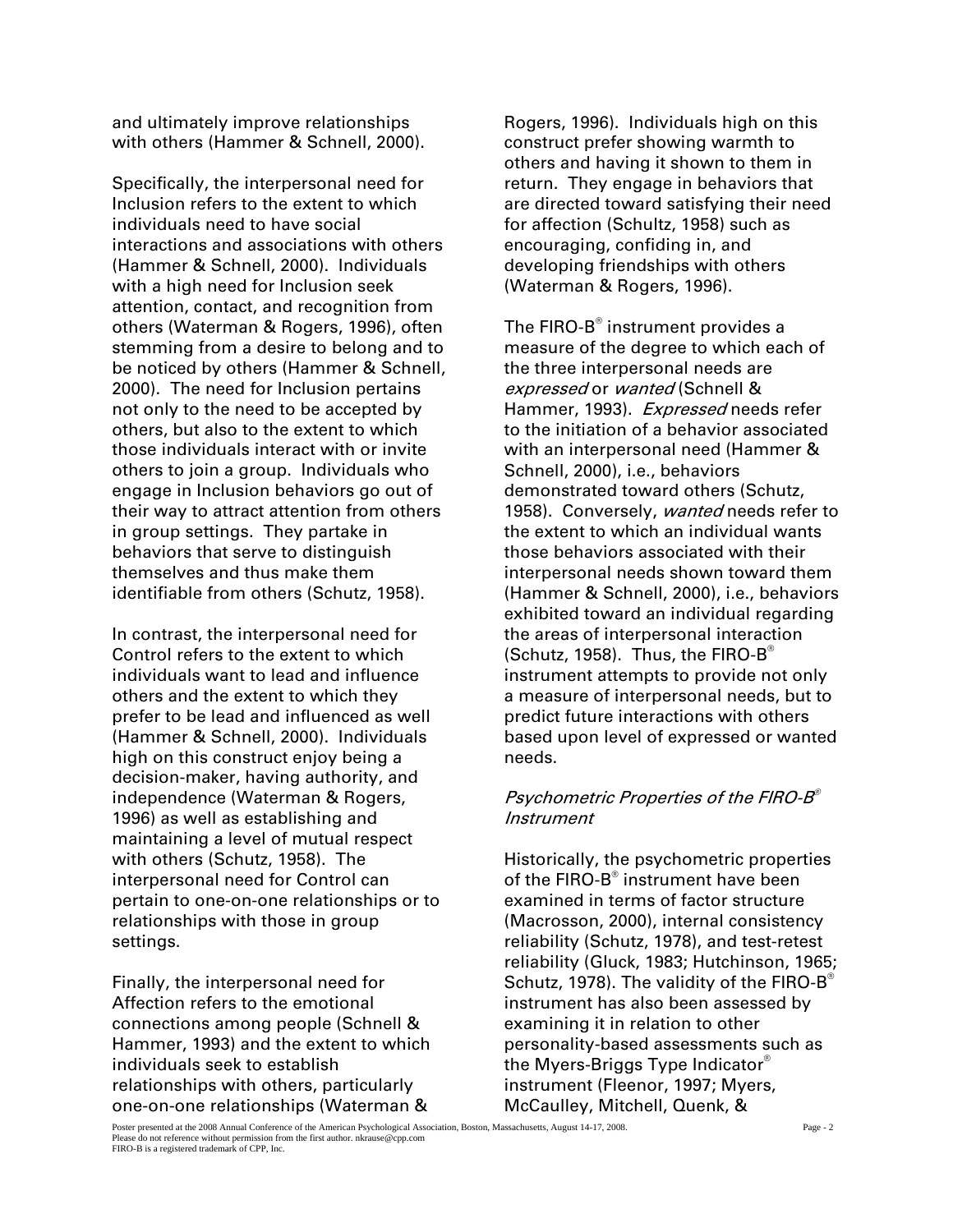Kummerow, 1997; Quenk, & Hammer, 1998; Schnell & Hammer, 1997), the California Psychological Inventory (as reported in Gough & Bradley, 2005), the Adjective Check List (as reported in Hammer & Schnell, 2000), the Interpersonal Behavior Inventory Instrument (Hurley, 1991), the Big Five Inventory (Mahoney & Stasson, 2005), and the NEO Personality Inventory (Furnham, 1996). In addition, the FIRO- $B^{\circ}$ instrument has been examined in terms of its relation to varying measures of leadership such as Fiedler's Least Preferred Co-Worker Scale (Kuehl, DiMarco, & Wims, 1975; Tucker, 1983), the Ohio State Leadership Opinion Questionnaire (Kuehl et al., 1975), and Benchmarks® 360-degree feedback tool (Fleenor & Van Velsor, 1993).

The current study builds upon the work of Fleenor and Van Velsor (1993) by examining the relationship of the FIRO-B<sup>®</sup> instrument to ratings on the updated scales of the Benchmarks® tool aggregated from multiple sources (i.e., boss, supervisor, peer, and direct report). The scales included in the Benchmarks<sup>®</sup> 360-degree feedback instrument are factors that have been indicated by managers and executives as integral in the development of successful leaders. They pertain not only to leadership skills that are developed throughout the course of one's career but also to values and perspectives that are learned over time and influence a leader's interactions and relationships with others. As the  ${\sf FIRO}\text{-}{\sf B}^{\sf \tiny \textcircled{\tiny \rm G}}$  instrument serves as a measure of interpersonal preferences, it is logical that dimensions within the Benchmarks<sup>®</sup> tool pertaining to interpersonal relationships should be related to the interpersonal needs assessed by the FIRO-B<sup>®</sup> instrument. For example, Expressed Inclusion, or the extent to which an individual makes an effort to include others and to be included in a

group (Hammer & Schnell, 2000) may be conceptually related to showing compassion and warmth to others (i.e., Compassion and Sensitivity), while not conceptually related to quickly mastering new technical knowledge (i.e., Being a Quick Study). The current study seeks to provide an up-to-date assessment of the construct validity of the FIRO- $B^{\circ}$ instrument by examining the relationship of its scale scores to the performance dimensions of the Benchmarks® tool. Specifically, FIRO-B<sup>®</sup> scales are hypothesized to be related to a number of contextual behaviors measured by the Benchmarks® 360-degree feedback tool pertaining to leader's interactions and relationships with others.

#### **Hypotheses**

H1. Expressed Inclusion will be positively related to Leading Employees, Participative Management, Building and Mending Relationships, Compassion and Sensitivity, Putting People at Ease, and Differences Matter, while negatively related to Problems with Interpersonal Relationships and Difficulty Building and Leading a Team.

H2. Wanted Inclusion will be positively related to Doing Whatever it Takes, Building and Mending Relationships, Compassion and Sensitivity, and Putting People at Ease; while negatively related to Problems with Interpersonal Relationships.

 H3. Expressed Control will be positively related to Doing Whatever it Takes, Decisiveness, Leading Employees, and Confronting Problem Employees; while negatively related to Difficulty Building and Leading a Team.

H4. Wanted Control will be positively related to Difficulty Building and Leading a Team; while negatively related to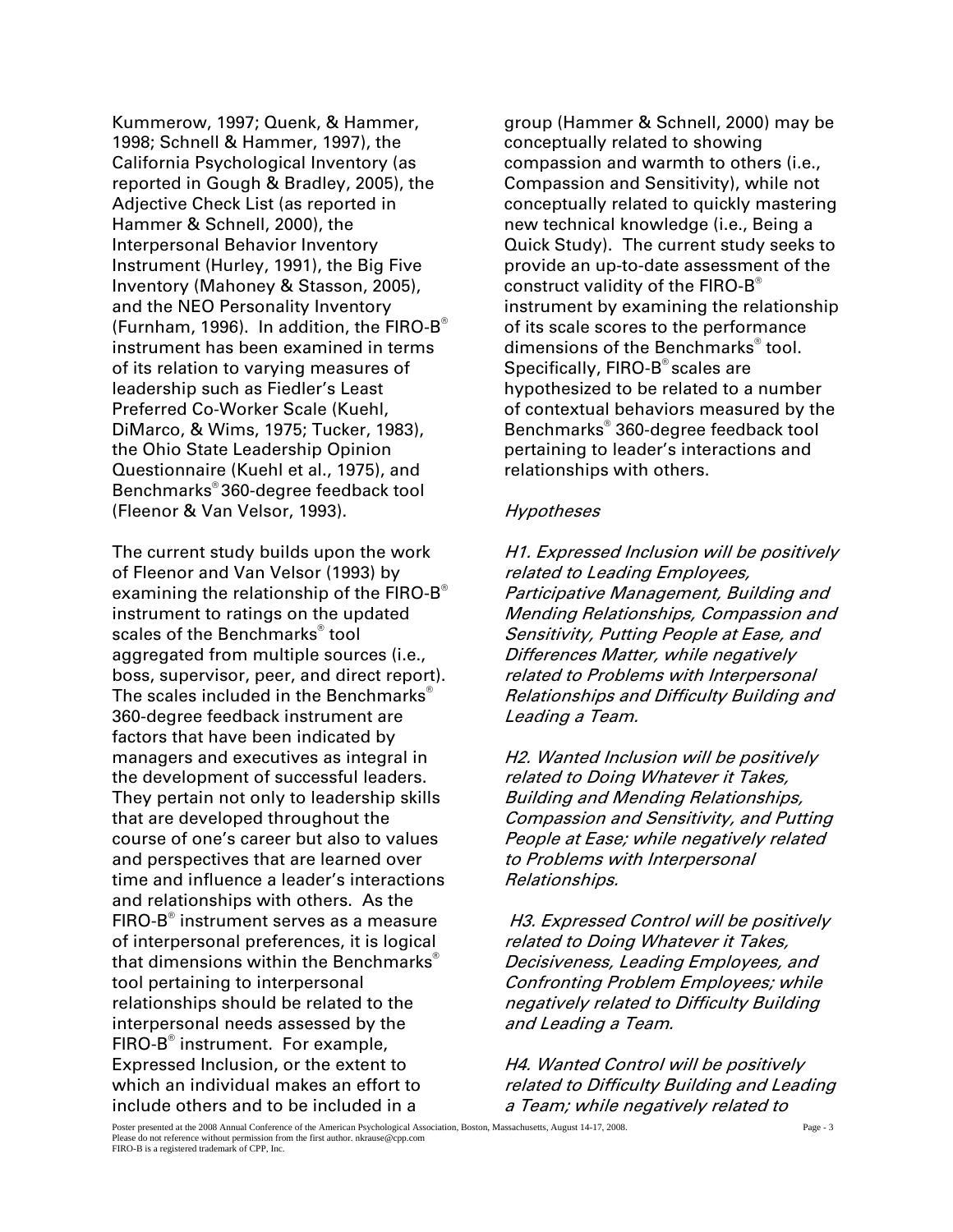Decisiveness and Confronting Problem Employees.

H5. Expressed Affection will be positively related to Building and Mending Relationships, Compassion and Sensitivity, and Putting People at Ease; while negatively related to Problems with Interpersonal Relationships.

H6. Wanted Affection will be positively related to Participative Management and Compassion and Sensitivity; while negatively related to Confronting Problem Employees.

### METHOD

#### **Participants**

Participants included 1,236 individuals (34% female, 66% male), currently living in the United States, who attended training at the Center for Creative Leadership and completed the FIRO-B® instrument as part of their training. Participants were employed in over 20 organizational functions, with 27% of participants reported being Executives or Top Management, 47% Upper Middle Level Management, 23% Middle Management, and 2% First Level Management. The reported age range was 26 years to 62 years ( $M = 42$ ,  $SD =$ 6.92). In addition, 3% indicted a High School diploma as their highest completed degree, 3% an Associate's degree, 29% a Bachelor's degree, 43% a Master's degree, and 21% a Doctorate or other Professional degree.

### **Materials**

Two assessments were used in the current study, the  $FIRO-B^{\circ}$  instrument and the Center for Creative Leadership's Benchmarks® 360-degree feedback tool. The FIRO-B $^{\circ}$  instrument consists of 54 items, measuring the aforementioned

interpersonal needs: Inclusion, Control, and Affection. Two dimensions for each need are measured; expressed needs, or the extent to which an individual prefers to initiate a behavior and wanted needs, or the extent to which an individual prefers to have others initiate a behavior towards them (Waterman & Rogers, 1996). Interpersonal needs were measured using one of two six-point Likert scales (1 = Never to  $6 = Usual/v$ and  $1 = N \cdot \cdot \cdot \cdot 6 = \cdot \cdot \cdot \cdot$ Representative items include ''I try to get close and personal with people'' and ''I like people to invite me to join their activities''.

The Benchmarks® 360-feedback tool, used to aid in individual development and developmental needs analysis (Dalton, Lombardo, McCauley, McDonald-Mann, Moxley, Wachholz, 1997) is comprised of 164 items resulting in the assessment of two sections, (a) Leadership Skills and Perspectives, and (b) Problems That Can Stall a Career. Scales within Section One include: 1) Resourcefulness, 2) Doing Whatever it Takes, 3) Being a Quick Study, 4) Decisiveness, 5) Leading Employees, 6) Confronting Problem Employees, 7) Participative Management, 8) Change Management, 9) Building and Mending Relationships, 10) Compassion and Sensitivity, 11) Straightforwardness and Composure, 12) Balance Between Personal Life and Work, 13) Self-Awareness, 14) Putting People at Ease, 15) Differences Matter, and 15) Career Management. Scales within Section Two include: 1) Problems with Interpersonal Relationships; 2) Difficulty Building and Leading a Team, 3) Difficulty Changing or Adapting, 4) Failure to Meet Business Objectives, and 5) Too Narrow a Functional Orientation. Specifically, the Leadership Skills and Perspectives section focuses primarily on the skills and perspectives of executive in meeting challenges faced within the job context,

Poster presented at the 2008 Annual Conference of the American Psychological Association, Boston, Massachusetts, August 14-17, 2008. Page - 4 Please do not reference without permission from the first author. nkrause@cpp.com FIRO-B is a registered trademark of CPP, Inc.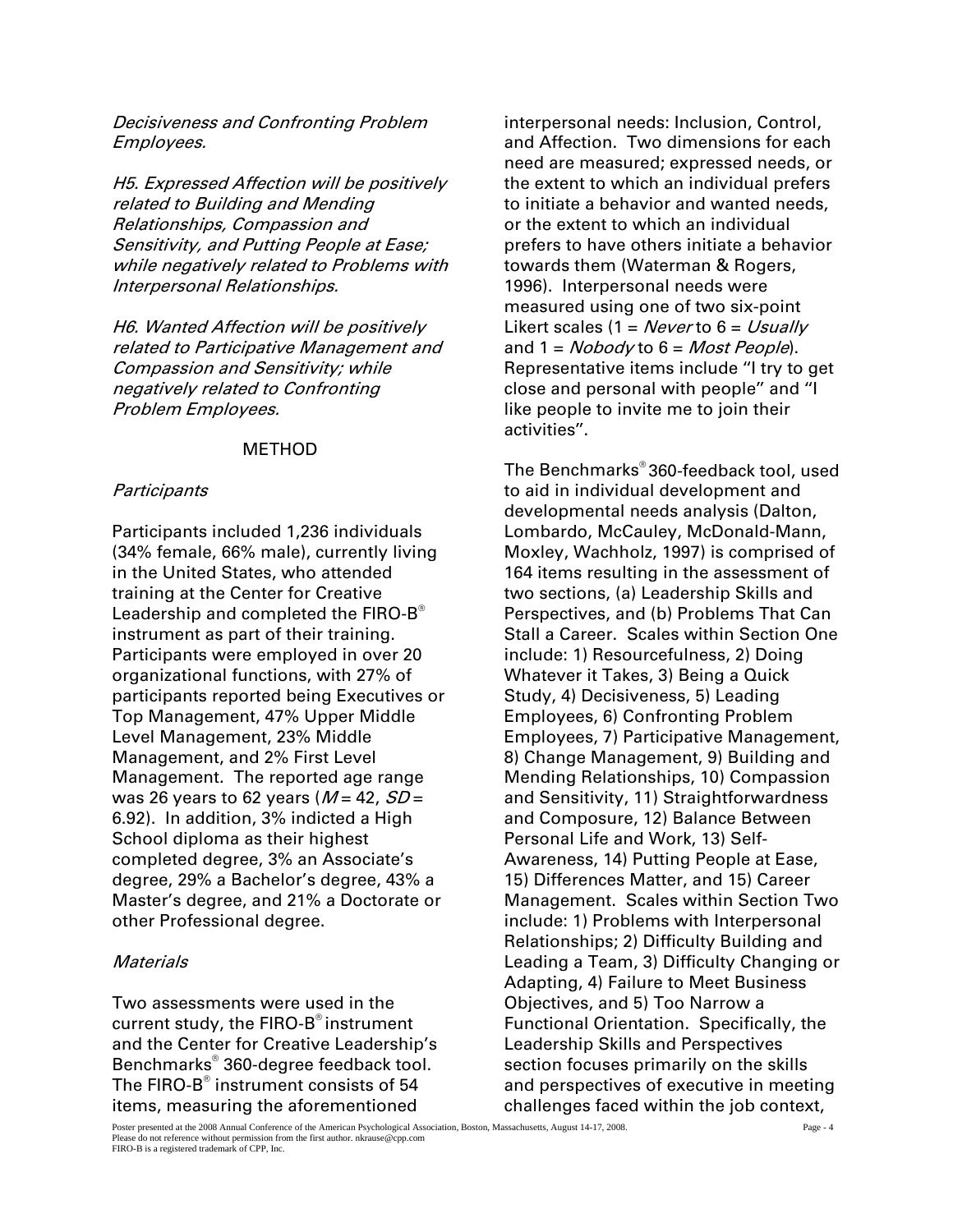behaviors directed toward leading people, and respecting oneself and others. The Problems That Can Stall a Career section focuses on potential developmental blocks throughout one's managerial career (Dalton, Lombardo, McCauley, McDonald-Mann, Moxley, Wachholz, 1997). Ratings for participants were provided by supervisor, peer, boss, and direct reports. Ratings were aggregated such that each participant received one overall indicator of performance. Specifically, the average ratings from each source (i.e., boss, supervisor, peer, and direct report) were calculated. These averages were then combined to form a single rating from all sources for each participant who took the FIRO-B® assessment.

## RESULTS

Descriptive statistics for both the FIRO-B<sup>®</sup> instrument and the Benchmarks® tool have been provided in Tables 3 and 4, respectively. To assess the validity of the FIRO-B<sup>®</sup> instrument, correlations were computed between the FIRO-B® scale scores (i.e., Expressed Inclusion, Wanted Inclusion, Expressed Control, Wanted Control, Expressed Affection, and Wanted Affection) and assessment ratings on the Benchmarks® 360-degree feedback instrument (e.g., Resourcefulness, Decisiveness, etc.). Correlation coefficients were corrected for range restriction, as the variability in the FIRO-B® instrument scores of the current sample may be smaller than the variability found in an actual population (Schultz & Whitney, 2005). Uncorrected validity coefficients are presented in Table 5 and corrected validity coefficients are presented in Table 6. Results pertaining to the corrected correlation coefficients found for each interpersonal need assessed by the FIRO-B® instrument have been provided briefly in the following sections.

## Inclusion

Correlation coefficients between Expressed Inclusion and the Benchmarks® 360-degree feedback instrument for hypothesized relationships ranged from  $r = .02$  to  $r =$ .21. As predicted in Hypothesis 1, Expressed Inclusion was significantly related to Putting People at Ease  $(r = .21)$ ,  $p < .05$ ). Correlations between Wanted Inclusion and the Benchmarks® instrument ranged from  $r = -0.04$  to  $r = 0.10$ . However, predicted relationships between Wanted Inclusion and the Benchmarks® dimensions were not found to be significant (Hypothesis 2).

## Control

Correlations between Expressed Control and the Benchmarks® 360-degree feedback instrument for hypothesized relationships ranged from  $r = .00$  to  $r = -$ .10; however, no predicted relationships were significant (Hypothesis 3). Correlations between Wanted Control and the Benchmarks® instrument ranged from  $r = .08$  to  $r = -.17$  for hypothesized relationships. As predicted, Wanted Control was negatively related to Decisiveness ( $r = -17$ ,  $p < .01$ ) and Confronting Problem Employees  $(r = -14,$  $p < .01$ , providing partial support for Hypothesis 4.

## **Affection**

Correlations between Expressed Affection and the Benchmarks® 360 degree feedback instrument for hypothesized relationships ranged from  $r$  $=$  -.08 to  $r = .21$ . As predicted in Hypothesis 5, Expressed Affection was positively related to Building and Mending Relationships ( $r = .10$ ,  $p < .05$ ), Compassion and Sensitivity ( $r = .13$ ,  $p <$ .01), Putting People at Ease ( $r = .21$ ,  $p <$ .01); while negatively related to Problems

Poster presented at the 2008 Annual Conference of the American Psychological Association, Boston, Massachusetts, August 14-17, 2008. Page - 5 Please do not reference without permission from the first author. nkrause@cpp.com FIRO-B is a registered trademark of CPP, Inc.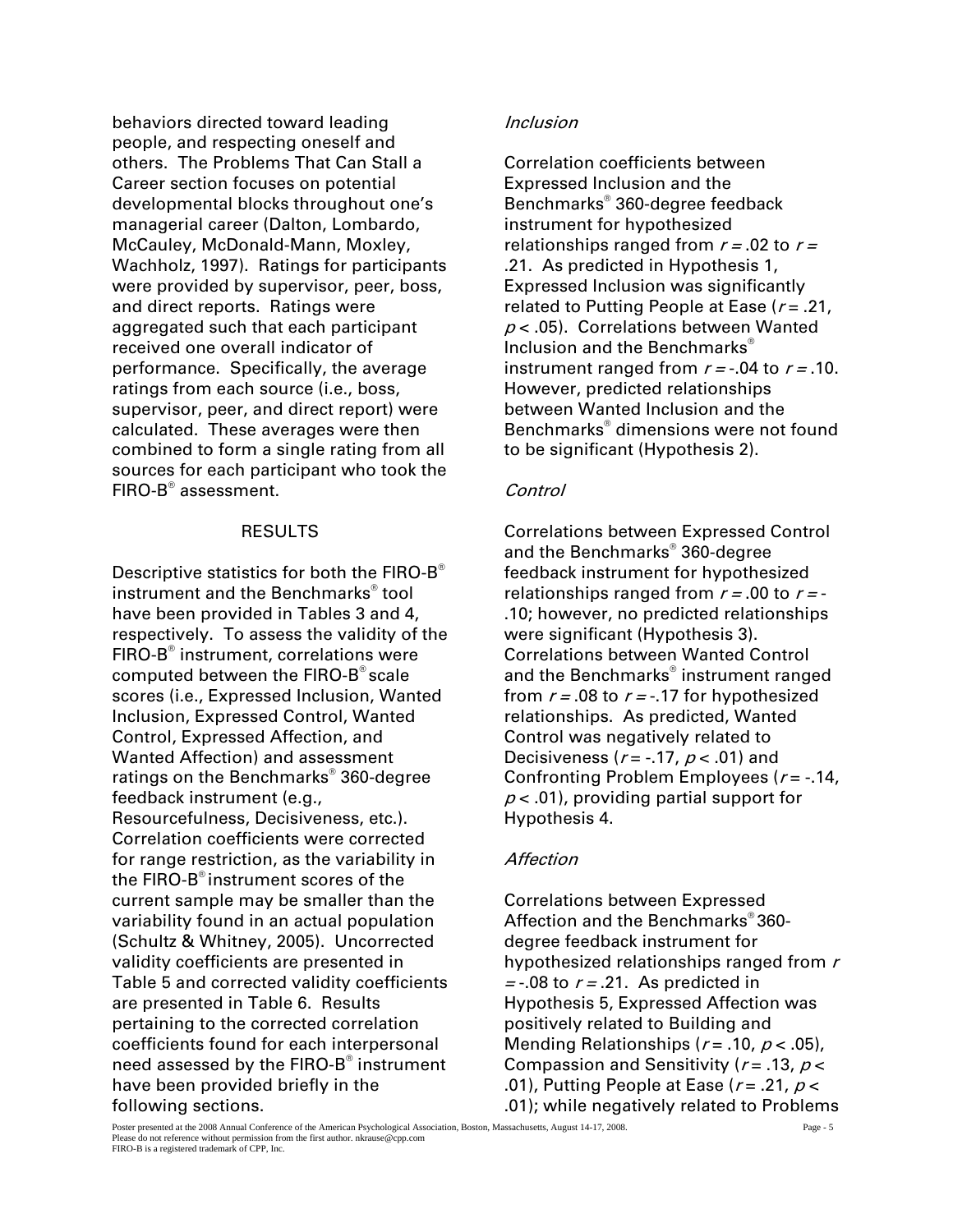with Interpersonal Relationships ( $r = -0.08$ ,  $p$  < .05). Thus, Hypothesis 5 was fully supported. Correlations between Wanted Affection and the Benchmarks<sup>®</sup> instrument for hypothesized relationships ranged from  $r = .00$  to  $r =$ .07; however no significant relationships were found in support of Hypothesis 6.

#### **DISCUSSION**

The current study examined the validity of the FIRO-B<sup>®</sup> instrument through a correlational analysis with the 21 performance dimensions included in the Benchmarks® 360-degree feedback instrument. Ratings on the Benchmarks® tool were provided by bosses, supervisors, peers, and direct reports and aggregated to a single rating for each participant. Mixed results were found as Hypothesis 5 was fully supported and Hypotheses 1 and 4 were partially supported. No support was found for Hypotheses 2, 3, and 6.

Specifically, Expressed Affection was related to all hypothesized Benchmarks<sup>®</sup> dimensions including having positive relationships with Building and Mending Relationships, Compassion, and Sensitivity, and Putting People at Ease. Individuals high on Expressed Affection are comfortable being open and may try to engage with others on a more personal level (Hammer & Schnell, 2000) and thus, may be well equipped to build and sustain relationships with and among their coworkers. Additionally, it is logical that individuals who score high on Expressed Affection may show concern for the personal lives' of others (Hammer & Schnell, 2000), and therefore also be perceived by others as having compassion and sensitivity and being able to make others feel comfortable when working with them.

Wanted Control was found to be negatively related to both Decisiveness and Confronting Problem Employees, as predicted. Individuals high on Wanted Control are comfortable in working environments where expectations are well-defined. Moreover, these individuals may prefer to have others make important decisions and manage others. In turn, they may not be seen by others as decisive or as willing to deal with controversial or problematic employees.

Finally, Expressed Inclusion was found to be positively related to Putting People at Ease. Individuals high on Expressed Inclusion are said to make an effort to invite or include others in activities (Hammer & Schnell, 2000). Similarly, they may be perceived by others within their organization as being able to put the tension of others at ease by involving people and making sure that others are not excluded from group functions.

As indicated, a number of the hypothesized relationships between FIRO-B $^{\circ}$  instrument and the Benchmarks $^{\circ}$ 360-degree feedback tool were not found to be statistically significant. Additionally, a majority of the correlation coefficients, although significant, had small effect sizes. This may be due to the fact that the FIRO-B $^{\circ}$  instrument, while developed to help understand interrelationships among people, was not designed specifically to predict the dimensions included in the Benchmarks<sup>®</sup> tool. The Benchmarks® 360-degree feedback instrument is a measure of skills and perspectives that have been identified as critical to successful management (Dalton et. al, 1997). Although a number of the Benchmarks<sup>®</sup> performance dimensions are a measure of contextual performance, and thus, examine aspects of performance related to one's interpersonal work environment,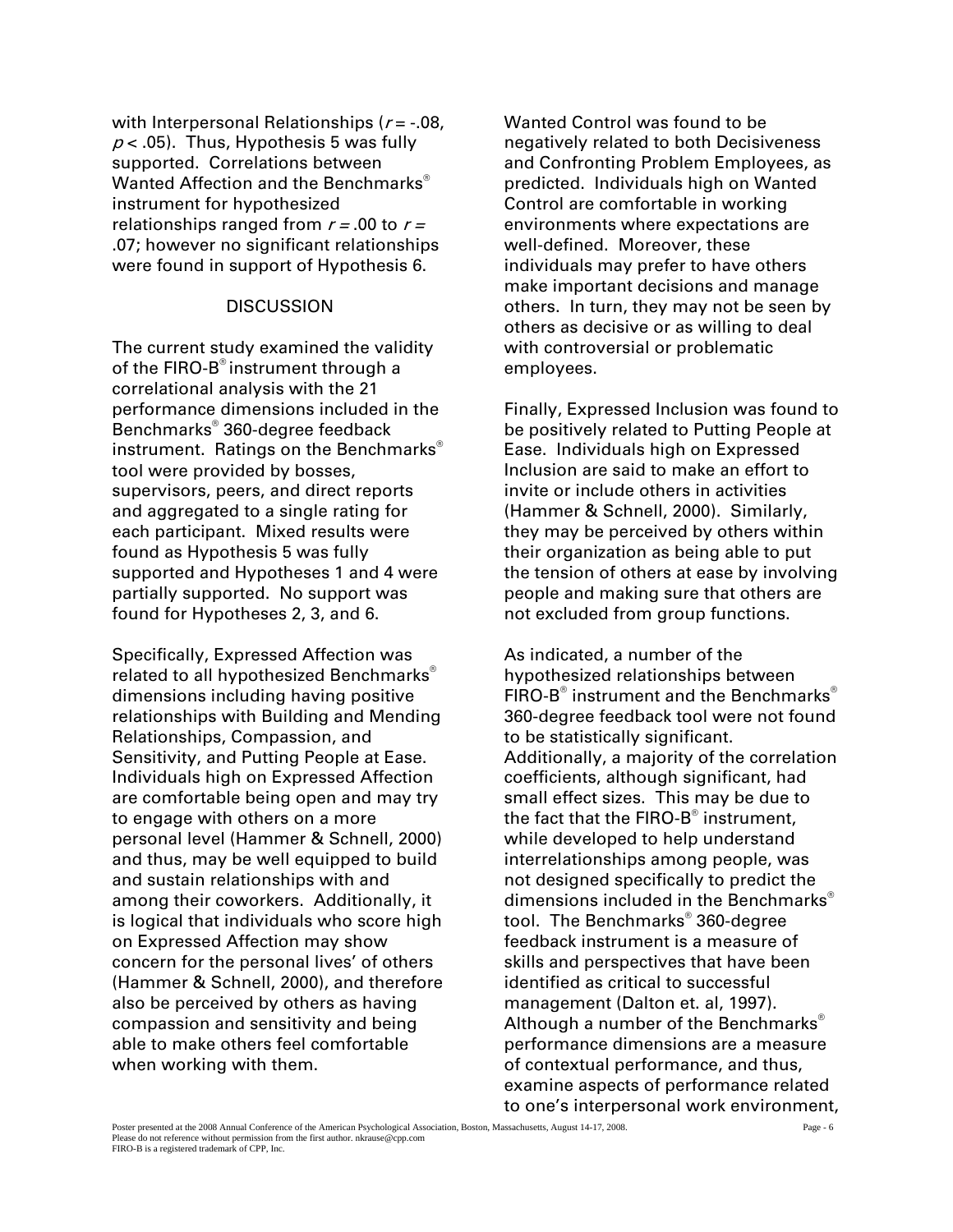they do not directly tap interpersonal needs. Rather, the interpersonal needs examined by the FIRO-B $^\circ$  instrument, may simply be reflected in the some of the behaviors measured by the 21 performance dimensions of the Benchmarks® instrument.

A strength of the current research includes the similarity of the results to previous work assessing the relationship between the FIRO-B® instrument and the Benchmarks® 360-degree feedback tool. A number of the relationships identified between the FIRO-B® instrument and the updated Benchmarks® tool were similar to those found by Fleenor and Van Velsor (1993). Additionally, the current study found relationships to exist using the objective, aggregated ratings of bosses, supervisor, peers, and direct reports, rather than just self-ratings as found by Fleenor and Van Velsor (1993). Research has shown that self-ratings tend to have low rates of agreement with other rating sources (Landy & Farr, 1980; Harris, & Schaubroeck, 1988) as self-ratings are often inflated. Thus, it is not always certain whether large correlations between self-performance ratings and other measures are due to the existence of true relationships, or to self-ratings erroneously increasing the size of the correlations found. As the current study used ratings from sources other than self, and found a number of the relationships to be consistent with those found by Fleenor and Van Velsor (1993), more confidence can be placed in the results.

Finally, this study highlights the ability of the FIRO-B $^{\circ}$  instrument to successfully predict some of the interpersonal behaviors measured by the Benchmarks<sup>®</sup> 360-degree feedback tool. As the FIRO-B® instrument is commonly used for professional development (Waterman & Rogers, 1996), it is important to continue

to assess interpersonal behaviors associated with the needs examined by the FIRO-B® tool. Future research may be conducted to further explore the relationship between the FIRO-B<sup>®</sup> instrument and other established measures of interpersonal leadership behavior.

#### **REFERENCES**

- Avolio, B. J., Yammarino, F. J., & Bass, B. M. (1991). Identifying common methods variance with data collected from a single source: An unresolved sticky issue. Journal of Management, 17, 571-587.
- Beutler, L. E., Storm, A., & Kirkish, P. (1985). Parameters in the prediction of police officer performance. Professional Psychology: Research and Practice, 16, 324-335.
- Dalton, M., Lombardo, M. M., McCauley, C. D., McDonald-Mann, D. Moxley, R.,& Wachholz, J. (1997).
- Benchmarks® Trainer's Manual. Greensboro, NC: Center for Creative Leadership.
- Fleenor, J. W. (1997). The relationship between the MBTI® and measures of personality and performance in management groups. In C. Fritzgerald and L. Kirby (Eds.), Developing Leaders: Research and applications in psychological type and leadership development (pp. 115-138). Mountain View, CA: Davies-Black Publishing.
- Fleenor, J. W., & Van Velsor, E. (1993). The relationship between Benchmarks® and personality measures used in the Leadership Development Program.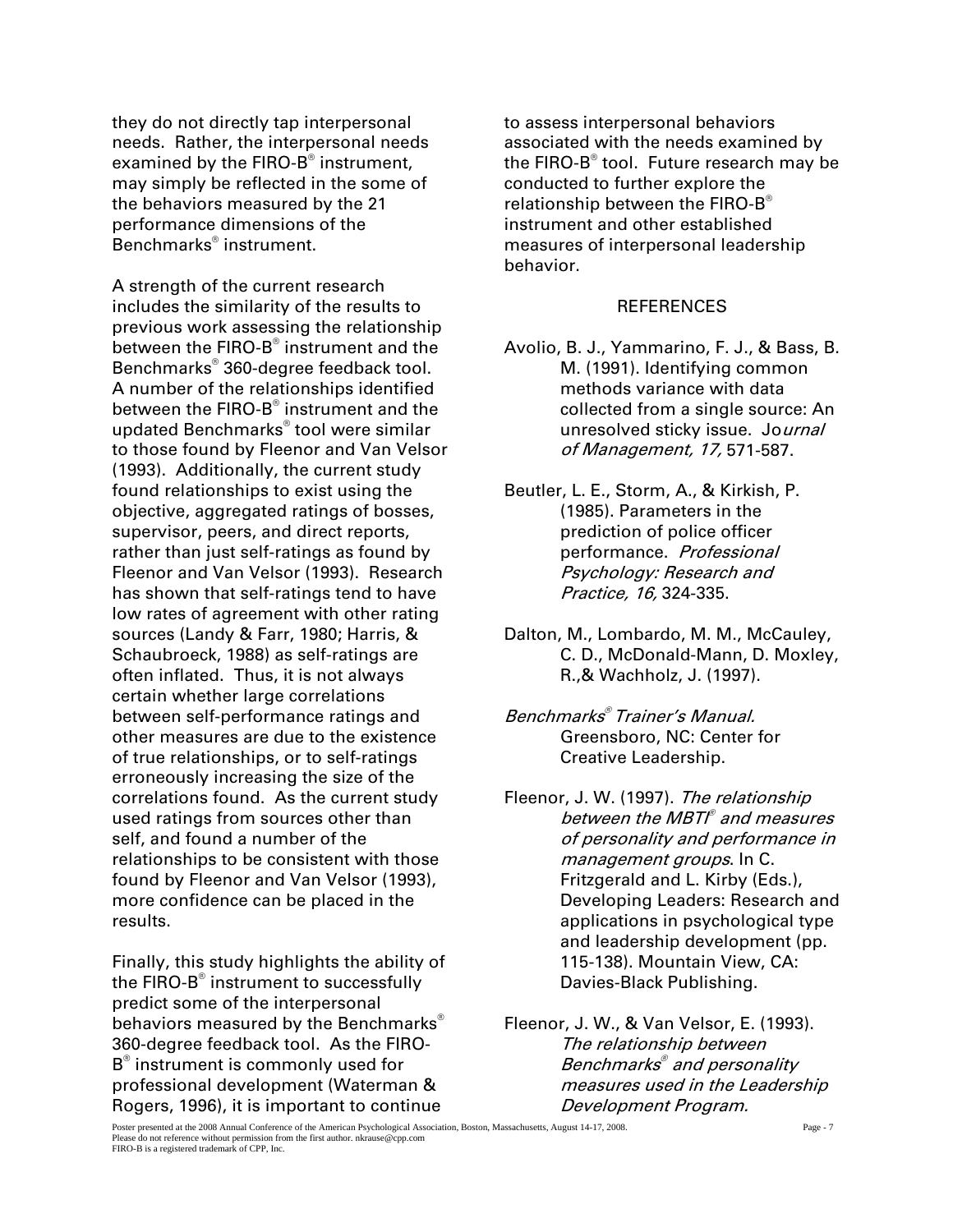Greensboro, NC: Center for Creative Leadership.

- Gough, H. G., & Bradley, P. (2005). CPI 260 manual. Mountain View, CA: CPP, Inc.
- Gluck, G. A. (1983). Psychometric Properties of the FIRO-B® : A guide to research. Mountain View, CA: CPP, Inc.
- Hammer, A. L., & Schnell, E. R. (2000). FIRO-B® Technical Guide. Mountain View, CA: CPP, Inc.
- Harris, M. M., & Schaubroeck, J. (1988). A meta-analysis of self-supervisor, self-peer, and peer-supervisor ratings. Personnel Psychology, 4, 43-62.
- Hurley, J. R. (1991). FIRO- $B^{\mathcal{O}}$ 's dissociation from two central dimensions of interpersonal behavior. Psychological Reports, 68, 243-254.
- Hutchinson, D. (1965). Junior high school social studies teacher-pupil compatibility: Its relation to pupil sex, social level and indices of achievement. Journal of Educational Research, 59, 39-44.
- Kuehl, C. R.; DiMarco, N., & Wims, E. W. (1975). Leadership orientation as a function of interpersonal need structure. Journal of Applied Psychology, 60, 143-145.
- Landy, F. J., & Farr, J. L. (1980). Performance ratings. Psychological Bulletin, 87, 72- 107.
- Macrosson, W. D. K. (2000). FIRO-B<sup>®</sup>: Facets and factors. Psychological Reports, 86(1), 311-320.
- Malloy, T. E. (1981). The relationship between therapist-client interpersonal compatibility, sex of therapist, and therapeutic outcome. Journal of Clinical Psychology, 37, 316-322.
- Mitchell, W. D., Quenk, N. L., & Kummerow, J. M. (1997). A description of the scales: A guide for the MBTI® Step II **Expanded Reports. Mountain** View, CA: CPP, Inc.
- Myers, I. B., Mc Caulley, M. H., Quenk, N. L., and Hammer, A. L. (1998). MBTl® manual: A guide to the development and use of the Myers-Briggs Type Indicator®(3<sup>rd</sup> ed.). Mountain View, CA: CPP, Inc.
- Podsakoff, P. M., & Organ, D. W. (1986). Self-reports in organizational research: Problems and prospects. Journal of Management, 12, 531- 544.
- Schnell, E. R., & Hammer, A. (1993). Introduction to the FIRO-B® in organizations. Palo Alto, CA: Consulting Psychologists Press, Inc.
- Schultz, K. S., & Whitney, D. J. (2005). Measurement theory in action. Case studies and exercises. Thousand Oaks, CA: Sage Publications, Inc.
- Schutz, W. C. (1958). FIRO: A threedimensional theory of interpersonal behavior. New York: Holt, Rinehart, and Winston.
- Schutz, W. C. (1978). FIRO<sup>®</sup> Awareness Scales Manual. Mountain View. CA: CPP, Inc.

Poster presented at the 2008 Annual Conference of the American Psychological Association, Boston, Massachusetts, August 14-17, 2008. Page - 8 Please do not reference without permission from the first author. nkrause@cpp.com FIRO-B is a registered trademark of CPP, Inc.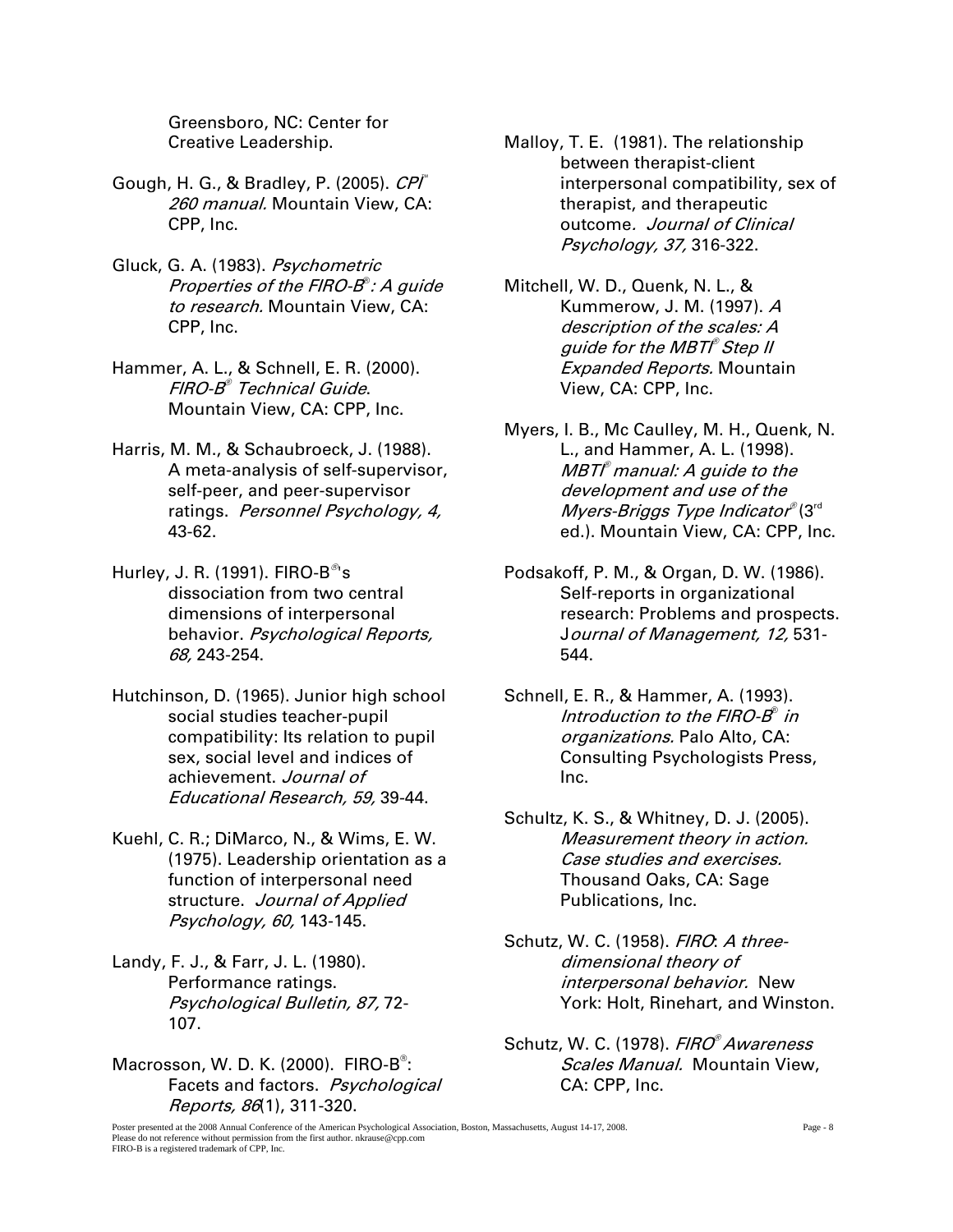Waterman, J. A., & Rogers, J. (1996). Introduction to the FIRO-B<sup>®</sup>. Palo Alto, CA: Consulting Psychologists Press, Inc.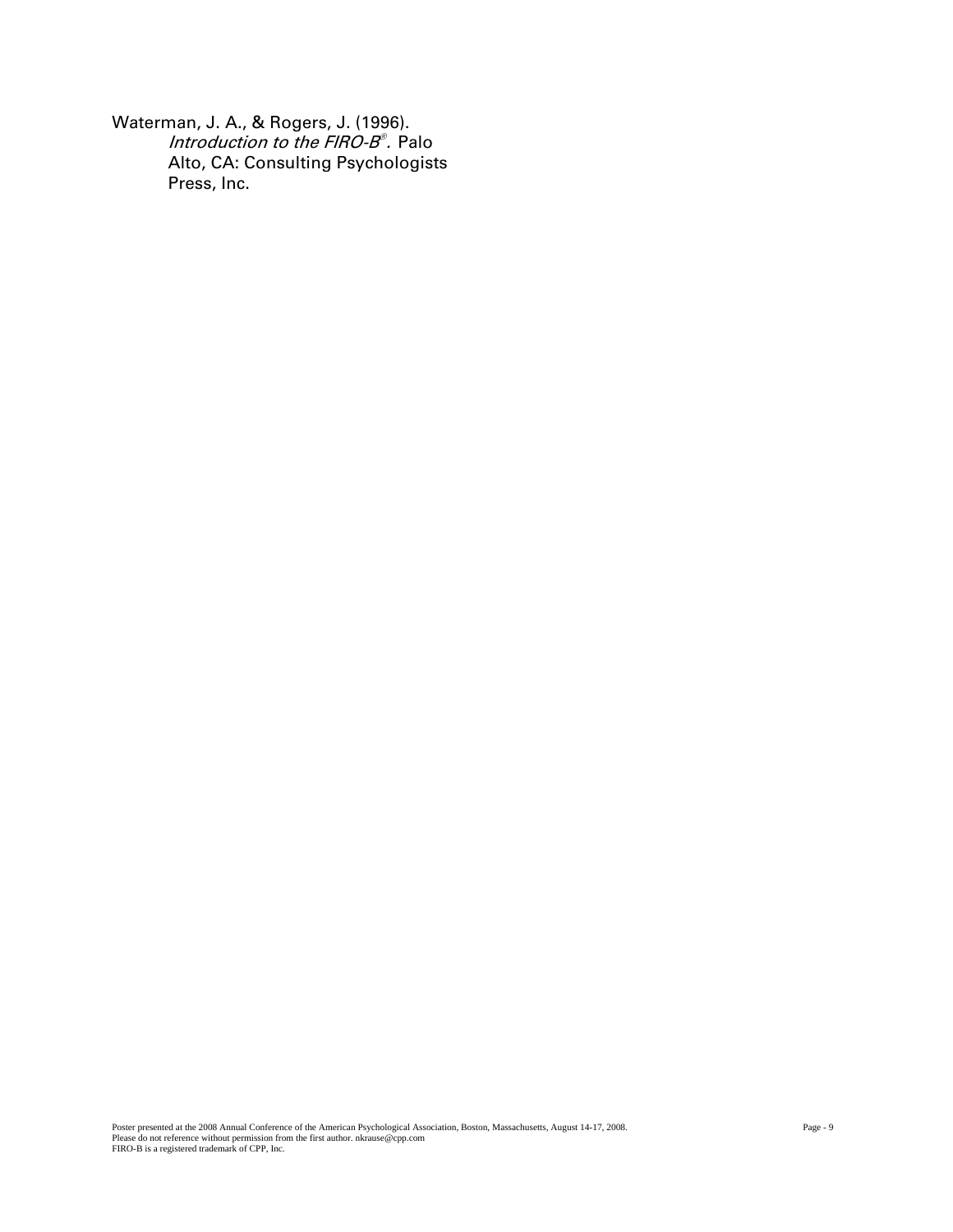FIRO-B® Instrument Definitions

| FIRO-B <sup>®</sup> Scales | <b>Definitions</b>                                                                                                                                                                               |
|----------------------------|--------------------------------------------------------------------------------------------------------------------------------------------------------------------------------------------------|
| <b>Expressed Inclusion</b> | The extent to which you make an effort to include<br>others in your activities, to join and belong to<br>groups, and to be with people.                                                          |
| <b>Wanted Inclusion</b>    | The extent to which you want others to include you<br>in their activities and to invite you to join or to<br>belong to groups; the extent to which you want to<br>be noticed.                    |
| <b>Expressed Control</b>   | The extent to which you make an effort to control<br>and influence others or situations, to organize and<br>direct others, and to assume responsibility.                                         |
| <b>Wanted Control</b>      | The extent to which you are comfortable working<br>in well-defined situations with clear expectations<br>and instructions.                                                                       |
| <b>Expressed Affection</b> | The extent to which you try to get close to people<br>and to engage them on a personal level; your<br>degree of comfort in being open with and<br>supportive of others.                          |
| <b>Wanted Affection</b>    | The extent to which you want others to act warmly<br>toward you and to take a personal interest in you;<br>the extent to which you want others to share things<br>with you and to encourage you. |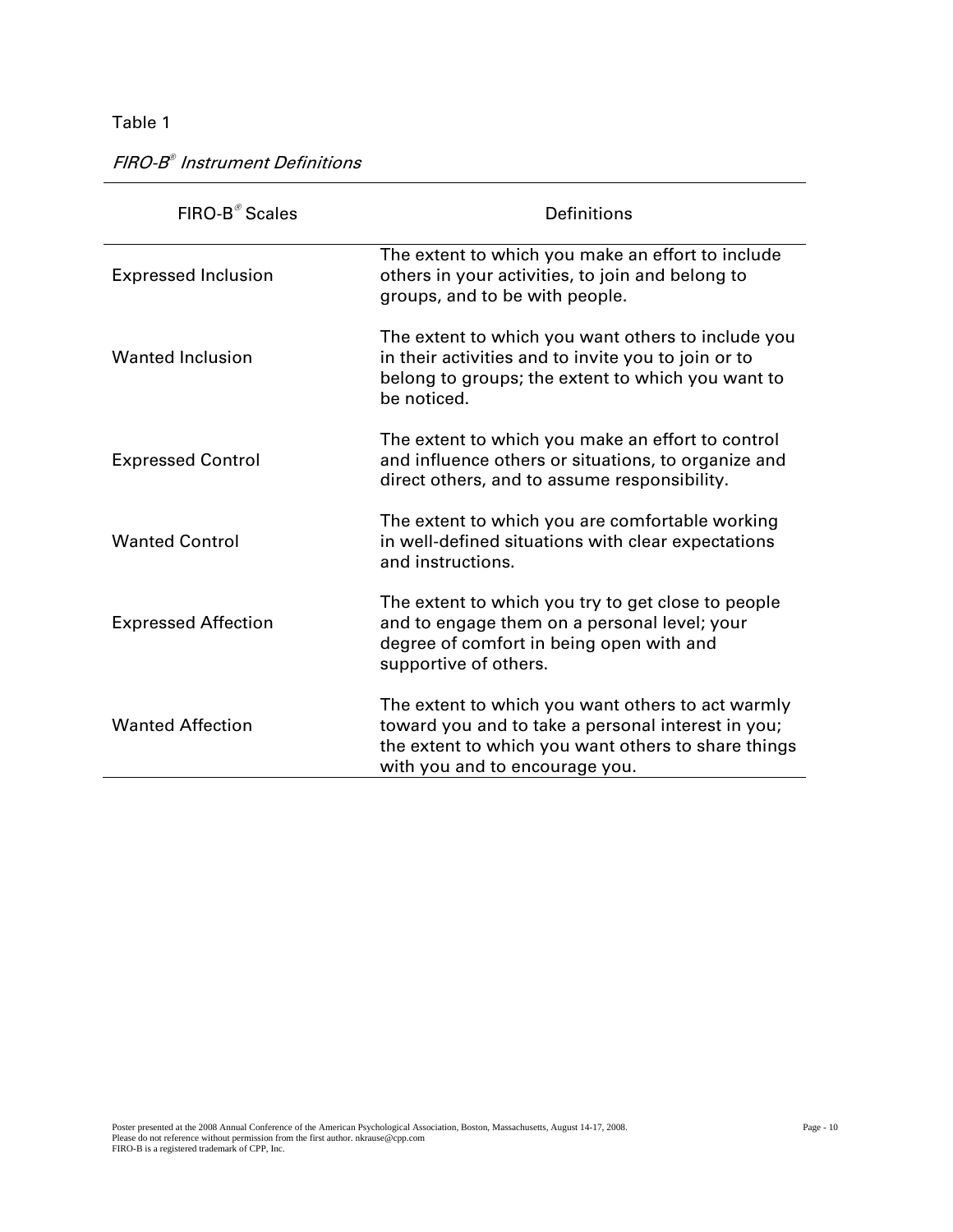| Benchmarks <sup>®</sup> Dimensions        | <b>Definitions</b>                                                                                                                                                                                                                                                        |
|-------------------------------------------|---------------------------------------------------------------------------------------------------------------------------------------------------------------------------------------------------------------------------------------------------------------------------|
| Resourcefulness                           | Can both think strategically and make good<br>decisions under pressure; can set up complex<br>work systems and engage in flexible problem-<br>solving behavior; can work effectively with<br>higher management in dealing with the<br>complexities of the management job. |
| Doing Whatever it Takes                   | Has perseverance and focus in face of<br>obstacles; takes charge; is capable of standing<br>alone yet is open to learning from others when<br>necessary.                                                                                                                  |
| Being a Quick Study                       | Quickly masters new technical and business<br>knowledge                                                                                                                                                                                                                   |
| <b>Decisiveness</b>                       | Prefers quick and approximate actions to slow<br>and precise ones in many management<br>situations.                                                                                                                                                                       |
| <b>Leading Employees</b>                  | Delegates to employees effectively, broadens<br>employee opportunities, acts with fairness<br>toward direct reports, and hires talented people<br>for his/her team.                                                                                                       |
| <b>Confronting Problem Employees</b>      | Acts decisively and with fairness when dealing<br>with problem employees.                                                                                                                                                                                                 |
| Participative Management                  | Uses effective listening skills and<br>communication to involve others, build<br>consensus and influence others in decision-<br>making.                                                                                                                                   |
| <b>Change Management</b>                  | Uses effective strategies to facilitate<br>organizational change initiatives and over come<br>resistance to change.                                                                                                                                                       |
| <b>Building and Mending Relationships</b> | Knows how to build and maintain working<br>relationships with co-workers and external<br>parties: can negotiate and handle work<br>problems without alienating people;<br>understands others and is able to get their<br>cooperation in non-authority relationships.      |

#### Benchmarks® 360-Degree Feedback Instrument Definitions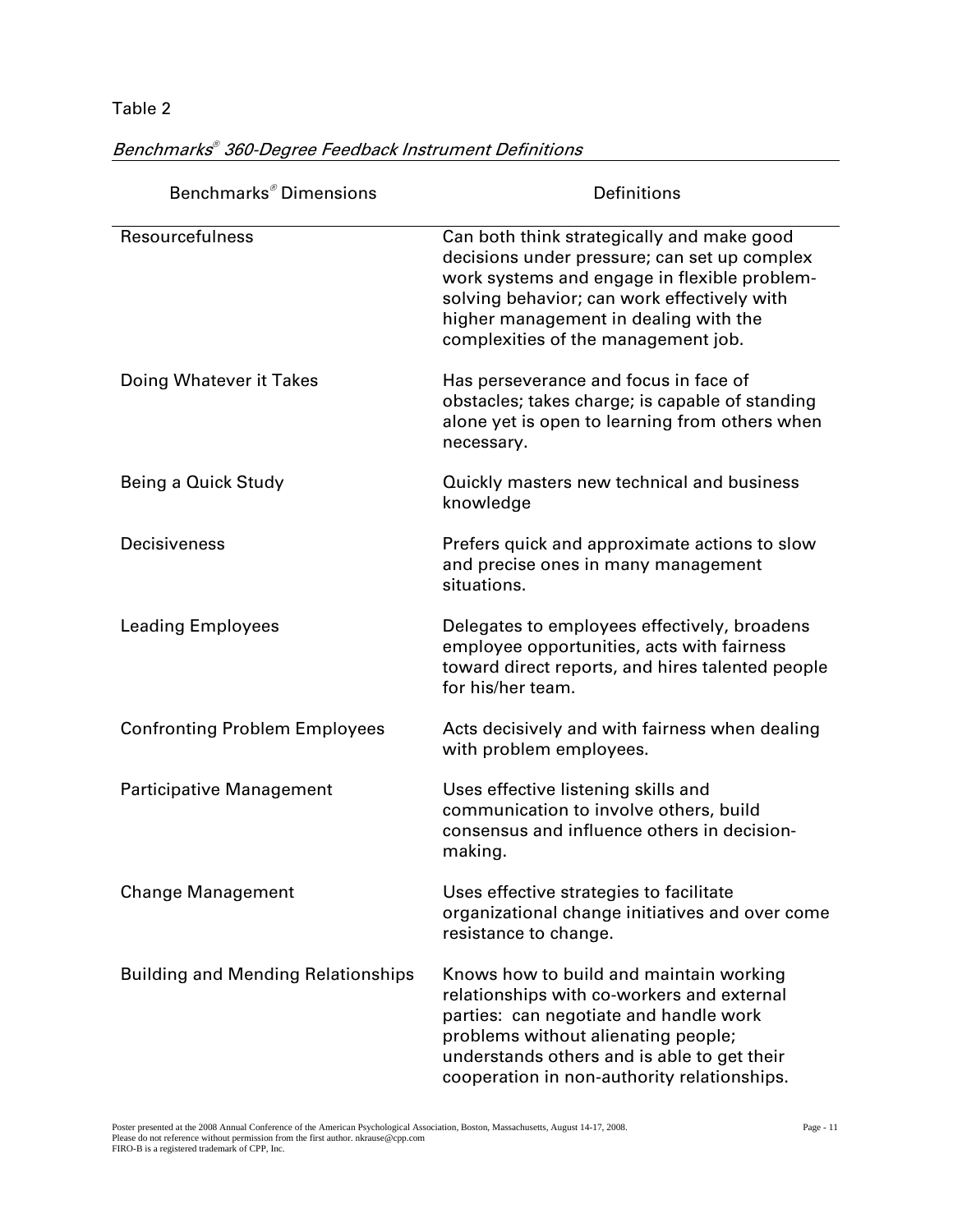| <b>Compassion and Sensitivity</b>                | Shows genuine interest in others and sensitivity<br>to employees' needs.                                                                |
|--------------------------------------------------|-----------------------------------------------------------------------------------------------------------------------------------------|
| <b>Straightforwardness and Composure</b>         | Is steadfast, relies on fact-based positions,<br>doesn't blame others for mistakes, and is able<br>to recover from troubled situations. |
| <b>Balance Between Work and Personal</b><br>Life | Balances work priorities with personal life so<br>that neither is neglected.                                                            |
| Self-Awareness                                   | Has an accurate picture of strengths and<br>weaknesses and is willing to improve.                                                       |
| <b>Putting People at Ease</b>                    | Displays warmth and a good sense of humor.                                                                                              |
| <b>Differences Matter</b>                        | Demonstrates a respect for varying<br>backgrounds and perspectives. Values cultural<br>differences.                                     |
| <b>Career Management</b>                         | Develops, maintains and uses professional<br>relationships, including mentoring, coaching,<br>and feedback to manage own career.        |
| Problems with Interpersonal<br>Relationships     | Difficulties in developing good working<br>relationships with others.                                                                   |
| Difficulty Building and Leading a<br>Team        | Difficulties in selecting and building a team.                                                                                          |
| Difficulty Changing or Adapting Self             | Resistant to change, learning from mistakes<br>and developing.                                                                          |
| <b>Failure to Meet Business Objectives</b>       | Difficulties in following up on promises and<br>completing a job.                                                                       |
| <b>Too Narrow a Functional Orientation</b>       | Lacks depth to manage outside of ones current<br>function.                                                                              |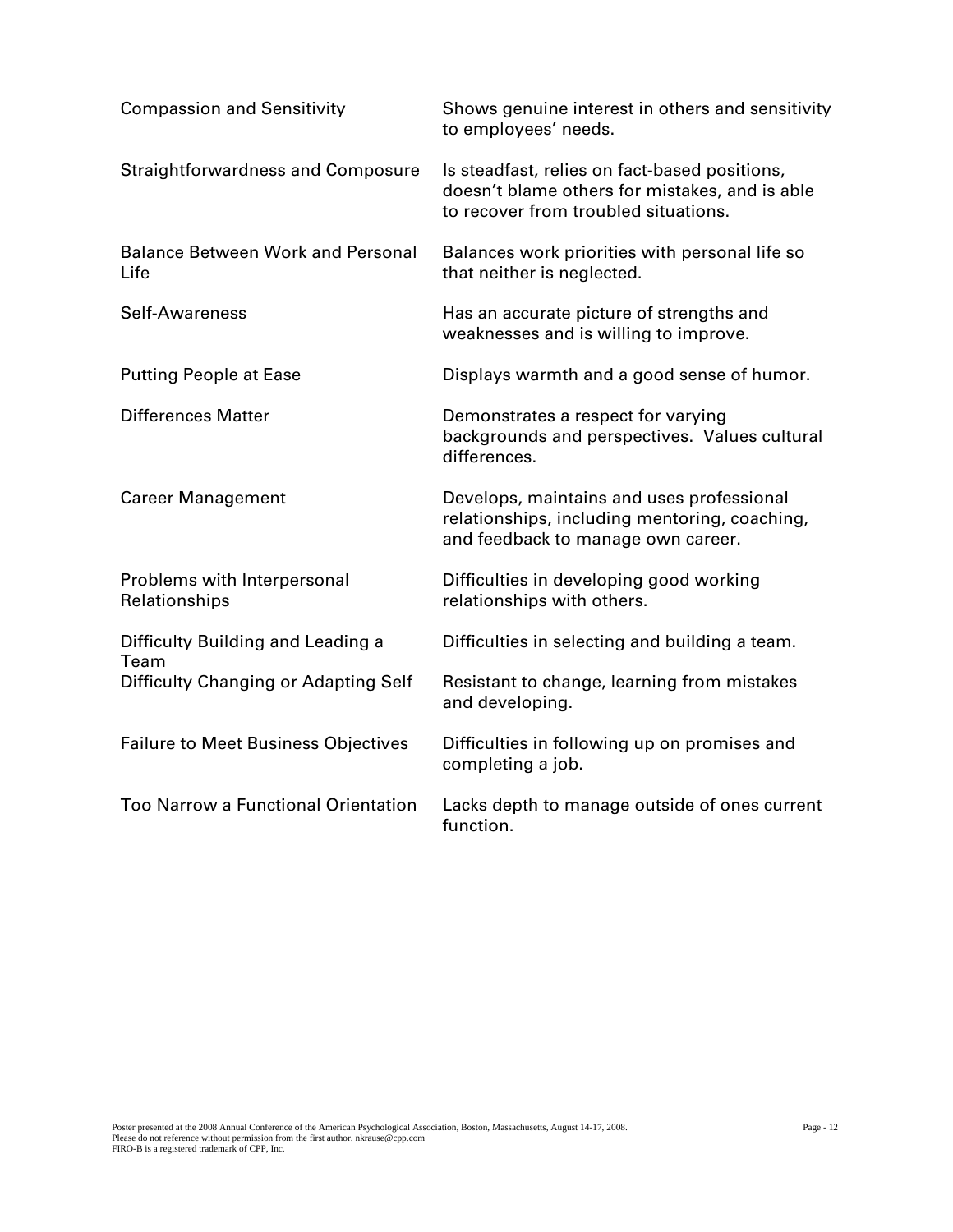| FIRO-B <sup>®</sup> Scales             | Mean | <b>SD</b> | <b>Skewness</b> | Kurtosis |
|----------------------------------------|------|-----------|-----------------|----------|
| <b>Expressed Inclusion</b>             | 4.35 | 2.19      | $-0.17$         | $-0.81$  |
| <b>Wanted Inclusion</b>                | 3.48 | 3.27      | 0.28            | $-1.50$  |
| <b>Expressed Control</b>               | 4.46 | 2.64      | 0.10            | $-1.00$  |
| <b>Wanted Control</b>                  | 3.01 | 2.07      | 0.71            | 0.03     |
| <b>Expressed Affection</b>             | 4.40 | 2.37      | 0.32            | $-0.87$  |
| <b>Wanted Affection</b><br>$N = 1,236$ | 5.17 | 2.36      | $-0.29$         | $-0.53$  |

FIRO-B® Instrument Descriptive Statistics for the CCL Leadership Sample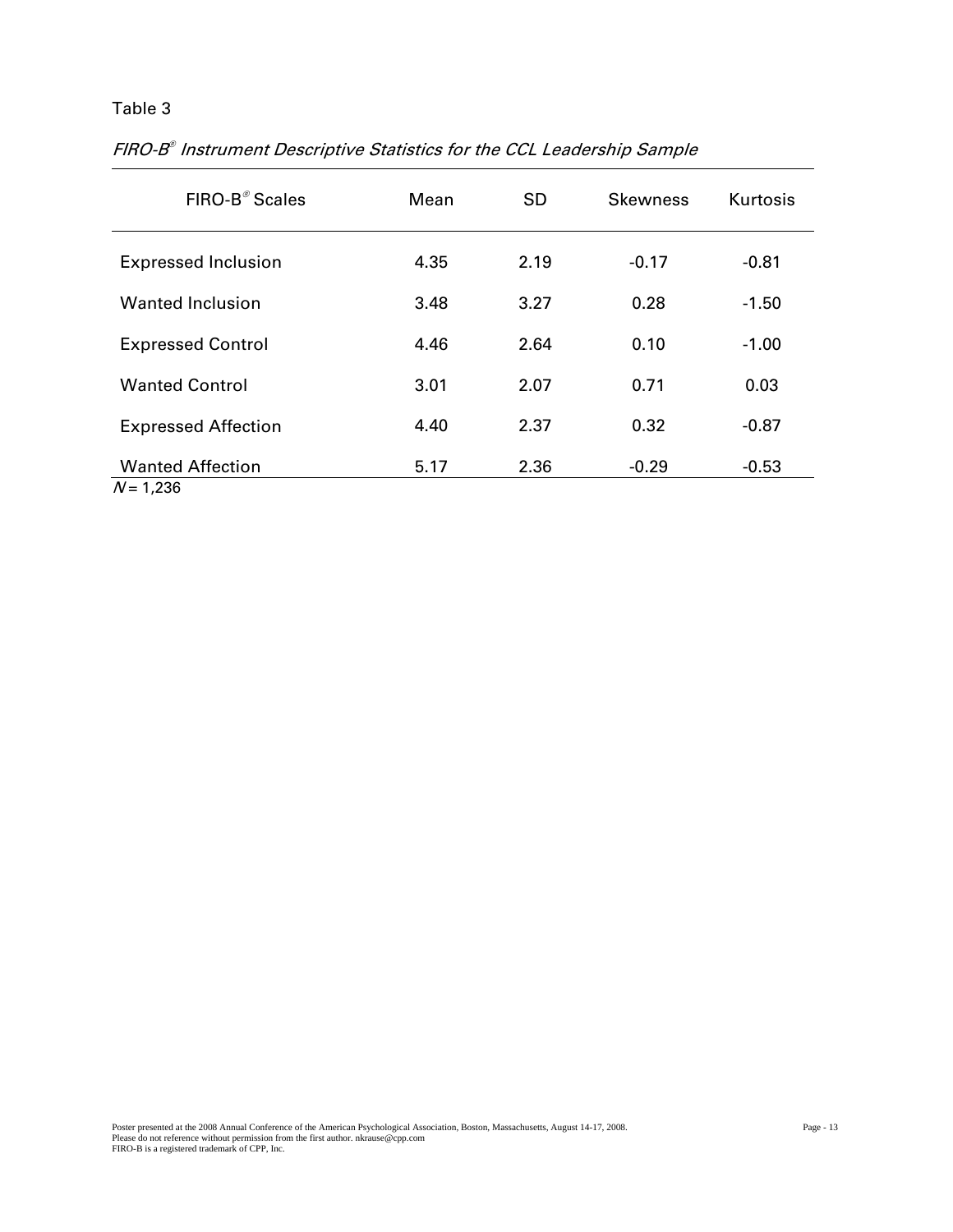| Benchmarks <sup>®</sup> Dimensions                        | Mean | <b>SD</b> | <b>Skewness</b> | Kurtosis |
|-----------------------------------------------------------|------|-----------|-----------------|----------|
| Resourcefulness                                           | 4.03 | 0.34      | $-0.48$         | 0.90     |
| Doing Whatever it Takes                                   | 4.02 | 0.36      | $-0.43$         | 0.41     |
| Being a Quick Study                                       | 4.14 | 0.36      | $-0.71$         | 1.27     |
| Decisiveness                                              | 4.00 | 0.35      | $-0.51$         | 0.59     |
| <b>Leading Employees</b>                                  | 3.78 | 0.39      | $-0.28$         | 0.40     |
| <b>Confronting Problem Employees</b>                      | 3.63 | 0.39      | $-0.07$         | 0.17     |
| <b>Participative Management</b>                           | 3.82 | 0.45      | $-0.45$         | 0.27     |
| <b>Change Management</b>                                  | 3.87 | 0.39      | $-0.32$         | 0.34     |
| <b>Building and Mending Relationships</b>                 | 3.90 | 0.43      | $-0.64$         | 1.10     |
| <b>Compassion and Sensitivity</b>                         | 3.83 | 0.48      | $-0.64$         | 0.42     |
| <b>Straightforwardness and Composure</b>                  | 3.78 | 0.42      | $-0.51$         | 0.90     |
| <b>Balance Between Work and Personal Life</b>             | 4.07 | 0.50      | $-0.51$         | $-0.22$  |
| Self-Awareness                                            | 4.20 | 0.35      | $-0.73$         | 1.87     |
| <b>Putting People at Ease</b>                             | 3.84 | 0.39      | $-0.38$         | 0.46     |
| <b>Differences Matter</b>                                 | 3.83 | 0.39      | $-0.22$         | 0.32     |
| <b>Career Management</b>                                  | 3.86 | 0.35      | $-0.29$         | 1.00     |
| Problems with Interpersonal Relationships                 | 1.84 | 0.52      | 1.00            | 1.11     |
| Difficulty Building and Leading a Team                    | 1.73 | 0.39      | 0.91            | 1.59     |
| Difficulty Changing or Adapting Self                      | 1.88 | 0.42      | 0.62            | 0.46     |
| <b>Failure to Meet Business Objectives</b>                | 1.72 | 0.41      | 1.01            | 1.53     |
| <b>Too Narrow a Functional Orientation</b><br>$N = 1,236$ | 1.94 | 0.50      | 0.71            | 0.56     |

Benchmarks® 360-Degree Feedback Instrument Statistics for the CCL Leadership Sample

Poster presented at the 2008 Annual Conference of the American Psychological Association, Boston, Massachusetts, August 14-17, 2008.<br>Please do not reference without permission from the first author. nkrause@cpp.com<br>FIRO-B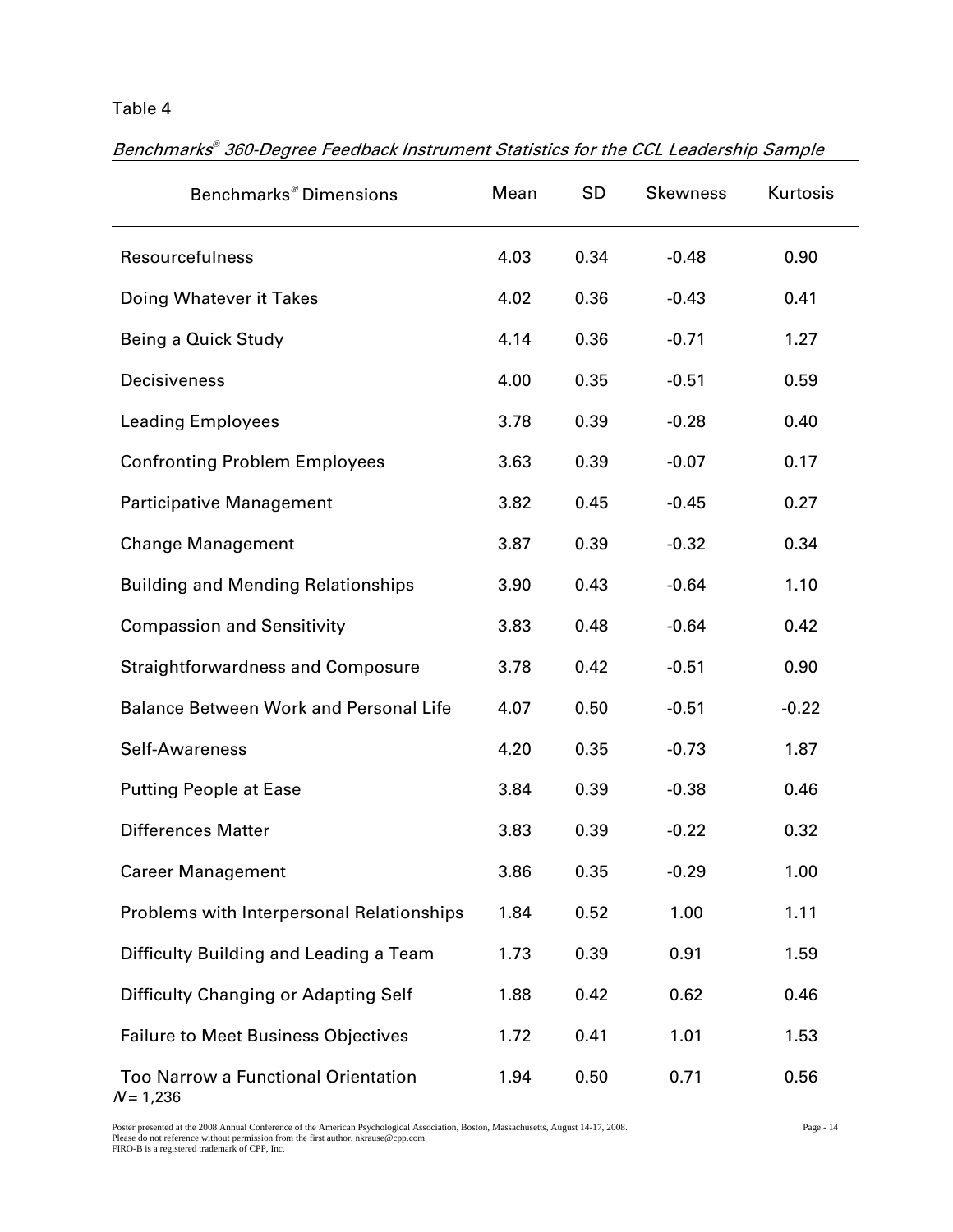|               | Resourcefulness | Doing Whatever It Takes | Study<br>Quick<br><b>G</b><br>Being | Decisiveness | Leading Employees                     | Employees<br>Problem<br>Confronting | Participative Management           | Change Management | and Mending Relationships<br>Building | Sensitivity<br>and<br>Compassion | Composure<br>Straightforwardness and | ⊔ife<br>and Personal<br>Balance Between Work | Self-Awareness                                              | Putting People at Ease | Differences Matte | Career Management | Problems with Interpersonal Relationships | Adapting<br>and<br>Difficulty Changing | Team<br>$\varpi$<br>and Leading<br>Difficulty Building | Objectives<br>Failure to Meet Business | Too Narrow a Functional Orientation |
|---------------|-----------------|-------------------------|-------------------------------------|--------------|---------------------------------------|-------------------------------------|------------------------------------|-------------------|---------------------------------------|----------------------------------|--------------------------------------|----------------------------------------------|-------------------------------------------------------------|------------------------|-------------------|-------------------|-------------------------------------------|----------------------------------------|--------------------------------------------------------|----------------------------------------|-------------------------------------|
| el            | $-.05$          | .01                     | $-0.08$                             | .00.         | $-.02$                                | $-.04$                              | $-.03$                             | .01               | $-0.06$                               | .04                              | $-03$                                | .09                                          | $-.01$                                                      | $-.02$                 | .04               | $-.02$            | .03                                       | .05                                    | .02                                                    | .10                                    | .08                                 |
| wl            | $-.09$          | $-.03$                  | $-.04$                              | $-.07$       | $-0.08$                               | $-0.9$                              | $-0.08$                            | $-.09$            | $-.09$                                | $-.04$                           | $-06$                                | $-.03$                                       | $-0.06$                                                     | $-.07$                 | $-.03$            | $-.07$            | .05                                       | .07                                    | .06                                                    | .08                                    | .09                                 |
| eC            | $-.04$          | .03                     | $-.03$                              | .00.         | $-.07$                                | $-.02$                              | $-.11$                             | $-.10$            | $-.08$                                | $-.07$                           | $-.11$                               | $-0.08$                                      | $-.10$                                                      | $-.11$                 | $-0.05$           | $-.05$            | .11                                       | .07                                    | .05                                                    | .09                                    | .05                                 |
| wC            | $-.07$          | $-.08$                  | $-.05$                              | $-.10$       | $-0.05$                               | $-0.08$                             | $-.01$                             | $-.03$            | .00                                   | $-.08$                           | .00                                  | .00.                                         | $-.01$                                                      | $-.02$                 | $-.01$            | $-05$             | $-.02$                                    | .02                                    | .05                                                    | .05                                    | .08                                 |
| eA            | .03             | .09                     | .01                                 | .04          | .07                                   | .05                                 | .07                                | .09               | .01                                   | .07                              | .06                                  | .15                                          | .09                                                         | .08                    | .13               | .07               | $-.06$                                    | $-05$                                  | $-.08$                                                 | .00                                    | $-.04$                              |
| wA<br>$N = 1$ | .00             | .02                     | $-.01$<br>وستحدث المسالمات          | $-.03$       | .03<br>and <b>Managed</b> be about an | .00                                 | .04<br>$\sim$ $\sim$ $\sim$ $\sim$ | .03               | .01                                   | .02                              | .03                                  | .10                                          | .05<br>$\sim$ d Gentuel $\sim$ G Wented Gentuel e $\Lambda$ | .05<br>$F_{\rm{max}}$  | .07               | .02               | $-.05$<br>and Affairs and Mented Affaith  | $-.03$                                 | $-.04$                                                 | .02                                    | $-.01$                              |

Uncorrected Correlations between Benchmarks® 360-Degree Feedback Instrument and FIRO-B® Instrument

Note. el = Expresed Inclusion, wl = Wanted Inclusion, eC = Expressed Control, wC = Wanted Control, eA = Expressed Affection, wA = Wanted Affection.

Poster presented at the 2008 Annual Conference of the American Psychological Association, Boston, Massachusetts, August 14-17, 2008. Page - 15 Please do not reference without permission from the first author. nkrause@cpp.com FIRO-B is a registered trademark of CPP, Inc.

Table 5